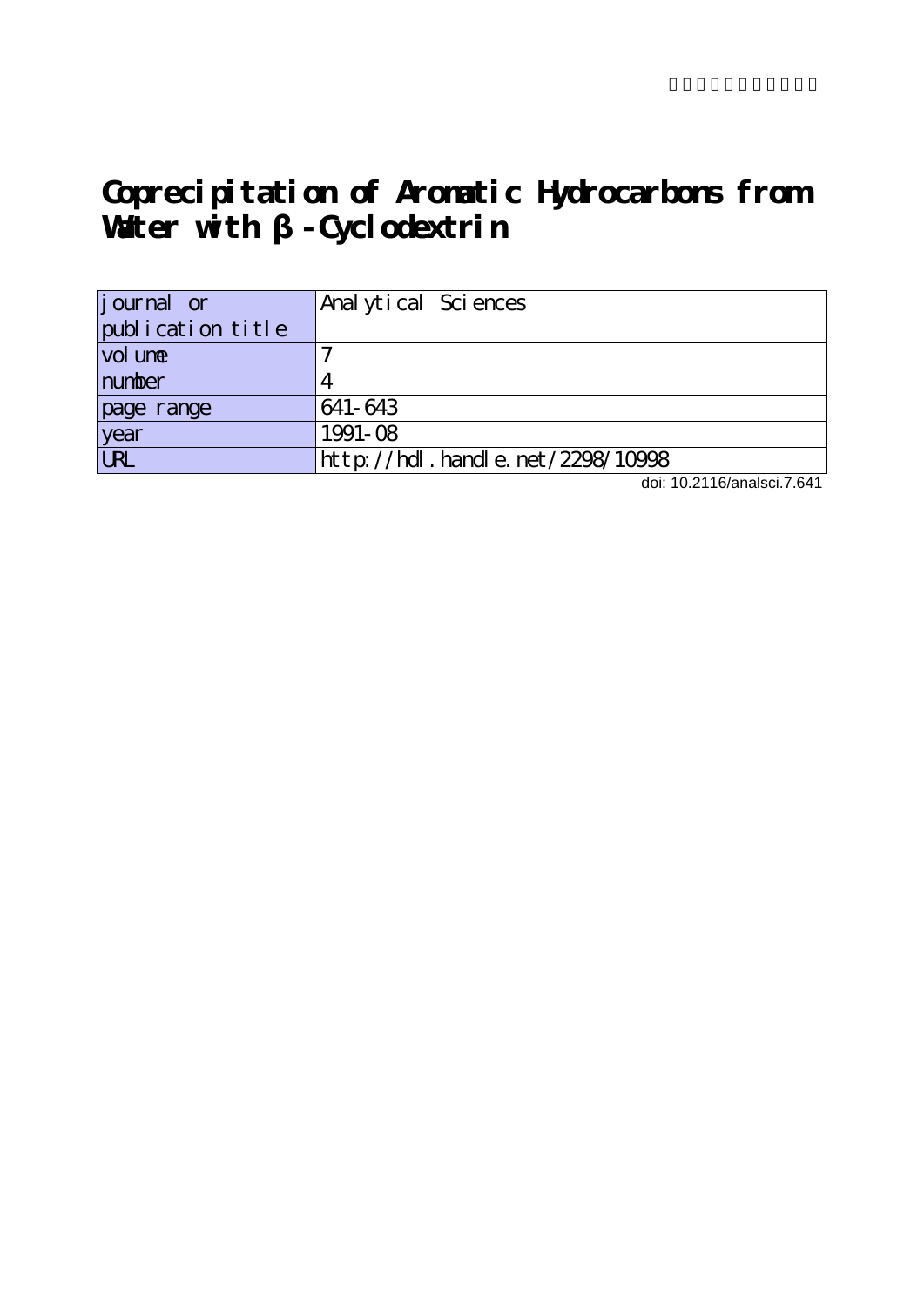**Notes** 

# Coprecipitation of Aromatic Hydrocarbons from Water with  $\beta$ -Cyclodextrin

Isao Sanemasa, Ikuko Koga and Toshio Deguchi

Department of Chemistry, Faculty of Science, Kumamoto University, Kurokami, Kumamoto 860, Japan

Keywords  $\beta$ -Cyclodextrin, coprecipitation, aromatic hydrocarbon, inclusion complex

Cyclodextrins (CyDs) are cyclic oligosaccharides comprising six, seven, or eight glucopyranose units (called  $\alpha$ ,  $\beta$ , or  $\gamma$ , respectively) with a central cavity of the corresponding size. It is well-established that CyDs form inclusion complexes with a variety of molecular species (guests) in an aqueous medium. In complexation, both the size (and shape) and hydrophobicity of guest molecule play important roles.

In analytical chemistry, CyDs have been used as modifiers<sup>1,2</sup> in the solvent extraction or carriers<sup>3</sup> which selectively transport certain isomers. We recently found that  $\beta$ -CyD is easily precipitated from aqueous solution upon introducing a cyclohexane vapor into the solution. There is a possibility that, when hydrophobic solutes are present in the aqueous solution, these solutes could be coprecipitated with CyD.

## Experimental

#### Reagents

All of the reagents used were of analytical reagent grade. Deionized distilled water was used throughout the experiments. Stock solutions of aromatic hydrocar bons were prepared by adding a known amount of each hydrocarbon into chloroform. Working solutions were prepared by suitable dilution with chloroform. An appropriate amount of  $\beta$ -CyD (Nakarai Chemical Co.), dried over phosphorus pentoxide under vacuum, was weighed and dissolved in water in order to prepare CyD solutions of the desired concentrations.

## Apparatus and procedure

The device used to precipitate  $\beta$ -CyD from a sample solution was the same as that mentioned in a previous paper;<sup>4</sup> Teflon film and a trap were removed from the device for the present use.

A 50 cm<sup>3</sup> portion of the  $\beta$ -CyD solution was placed in a cylindrical separatory funnel (6.5 cm i.d.,  $600 \text{ cm}^3$ capacity), and a  $0.1 \text{ cm}^3$  portion of the working chloroform solution of the sample hydrocarbon was added to the CyD solution; the mixture was gently handshaken in the funnel. The CyD did not precipitate in this stage and there was no appearance of chloroform in the liquid phase (chloroform dissolves  $0.82 g$  in  $100 g$ water at  $25^{\circ}$ C). A 10 cm<sup>3</sup> portion of cyclohexane was placed in a test-tube (2.8 cm i.d. $\times$ 25 cm). The funnel and the test-tube were connected together with a Viton diaphragm air pump (Iwaki Co., AP-032Z). The cyclohexane vapor generated by bubbling air was dispersed through the aqueous sample solution via a sintered glass ball and circulated in the closed system; the flow rate of air pump was set at 100 to 500  $\text{cm}^3/\text{min}$ . The aqueous solution becomes turbid owing to CyD precipitation just after the introduction of cyclohexane vapor.

Vapor-circulation was continued for two minutes, and a  $5 \text{ cm}^3$  portion of the turbid solution was immediately removed from the funnel and diluted with water to <sup>75</sup> cm3. The suspension of CyD became clear due to this dilution.  $A_5$  cm<sup>3</sup> portion of cyclohexane was added to the solution; CyD does not precipitate in this step unless the CyD concentration of the aqueous sample solution is not very high. The sample hydrocarbon extracted with cyclohexane was measured in the way that will be described shortly afterward. The amount of the hydrocarbon found in the turbid solution of  $5 \text{ cm}^3$  was multiplied by 10, and the total recovery in percent was calculated by referring to the sample hydrocarbon initially taken.

The remainder of the turbid solution  $(45 \text{ cm}^3)$  was withdrawn from the funnel, transferred into a centrifuge tube, and centrifuged for 10 min at 4500 rpm.  $A$  15 cm<sup>3</sup> portion of the supernatant solution was diluted with water to 75 cm<sup>3</sup> and extracted with cyclohexane (5 cm<sup>3</sup>). The amount of the hydrocarbon remaining in the aqueous phase through the CyD precipitation procedure was determined and the residual percent was estimated.

To the solid phase deposited on the centrifuge tube was added successively a suitable portion of water to dissolve the  $CvD$ . The aqueous solution was diluted to a certain volume of 100 to 500 cm3, depending on the detector sensivity and on the CyD collecting ability for the hydrocarbon of interest. A  $25 \text{ cm}^3$  portion of the aqueous solution was diluted with water to 75 cm<sup>3</sup> and extracted with cyclohexane  $(5 \text{ cm}^3)$ . The amount of the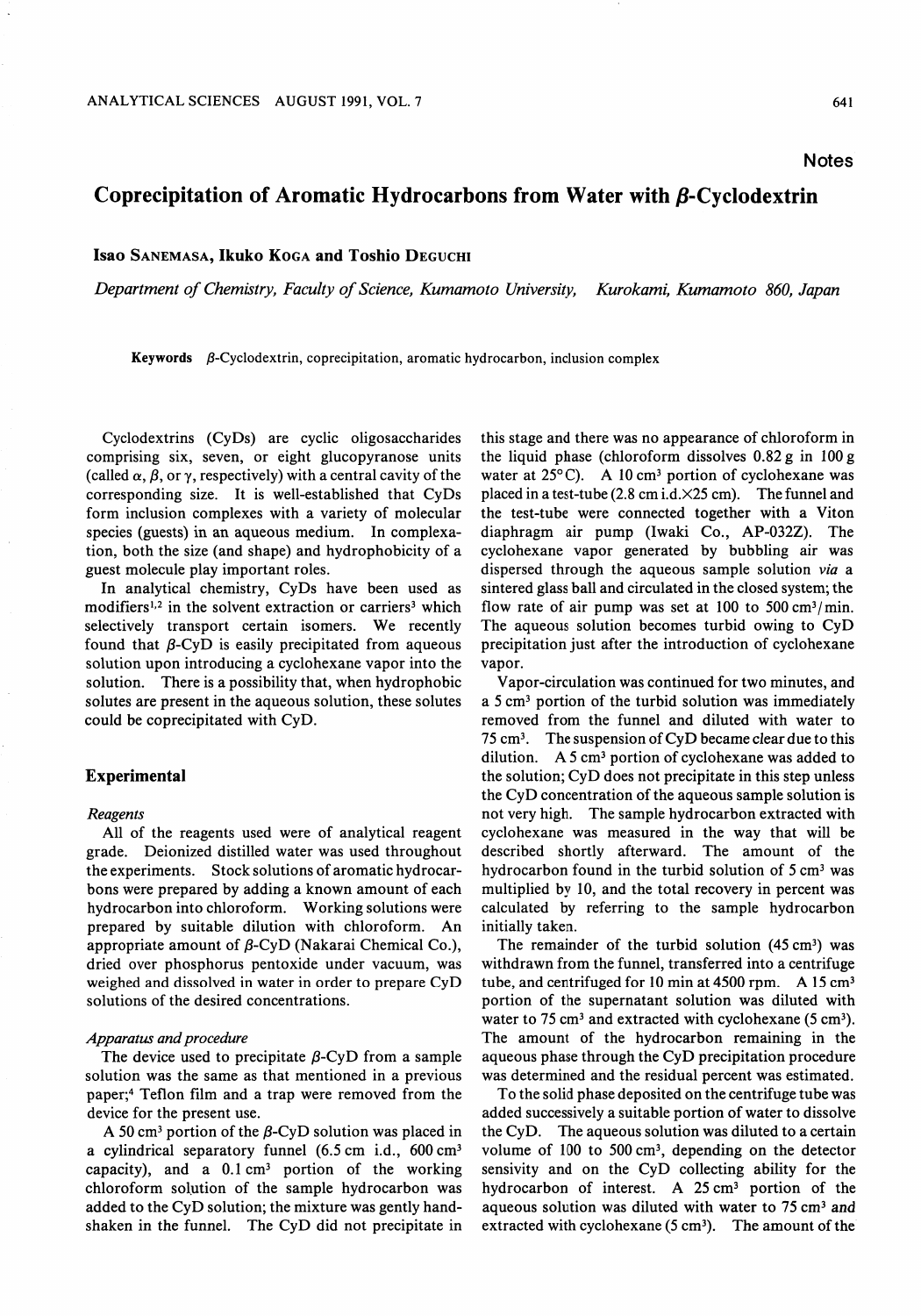| Hydrocarbon  | Concentration<br>of hydrocarbon<br>in $\beta$ -CyD<br>solution <sup>a</sup> /<br>mol $dm^{-3}$ | Wavelength/nm     |              |       | Recovery, % |                     |                       |                                       |
|--------------|------------------------------------------------------------------------------------------------|-------------------|--------------|-------|-------------|---------------------|-----------------------|---------------------------------------|
|              |                                                                                                | UV.<br>absorption | Fluorescence |       | Suspen-     | Super-              | $\beta$ -CyD<br>solid | Complex<br>formation<br>$constant^e/$ |
|              |                                                                                                |                   | Ex.          | Em.   | sionb       | natant <sup>c</sup> | phase <sup>d</sup>    | $dm^3$ mol <sup>-1</sup>              |
| Anthracene   | $1.0\times10^{-7}(2.2\times10^{-7})$                                                           |                   | 253          | 378   | 95          | 10                  | 87                    | 3000                                  |
| Biphenyl     | $2.0\times10^{-5}(7.0\times10^{-4})$                                                           | 247               |              |       | 76          | 10                  | 61                    | 2600                                  |
| Phenanthrene | $1.5\times10^{-6}(6.5\times10^{-6})$                                                           |                   | 252          | 365.5 | 100         | 3                   | 98                    | 1500                                  |
| Fluorene     | $1.0\times10^{-5}(1.0\times10^{-5})$                                                           | 261               |              |       | 89          | 2                   | 87                    | 1490                                  |
| Naphthalene  | $4.0\times10^{-6}(2.4\times10^{-4})$                                                           | 220.4             |              |       | 83          | 5                   | 74                    | 900                                   |
| Fluoranthene | $4.0\times10^{-7}(1.0\times10^{-6})$                                                           |                   | 360          | 462   | 89          | 3                   | 87                    | 160                                   |
| Pyrene       | $2.0\times10^{-7}(5.7\times10^{-7})$                                                           |                   | 335.5        | 383.5 | 101         | 3                   | 89                    | 160                                   |

Table 1 Experimental conditions and results

a. Concentration of  $\beta$ -CyD in aqueous sample solutions:  $3.0 \times 10^{-3}$  mol dm<sup>-3</sup>. The value given in the parentheses is the solubility of the hydrocarbon in water, b. Total recovery, c. Residual percent, d. Coprecipitation percent, e. The 1:1 complex formation constant taken from ref. 6.

hydrocarbon coprecipitated with CyD was determined and the coprecipitation percent was estimated.

Spectrophotometric or spectrofluorometric measure ments were made on the cyclohexane extracts. Calibration graphs were prepared for each hydrocarbon by shaking  $75 \text{ cm}^3$  water with  $5 \text{ cm}^3$  cyclohexane solutions of hydrocarbon of known concentration; it had been confirmed in the preliminary experiment that the extractability of hydrocarbon was not appreciably affected by the presence of CyD in the aqueous phase at the concentrations employed. The wavelengths selected for the hydrocarbon are listed in Table 1, where the concentration of hydrocarbon in the sample aqueous solution of 50 cm3 and the aqueous solubility of the hydrocarbon are also listed. Runs were made under the condition that the hydrocarbon concentration in each sample aqueous solution was lower than the hydrocarbon solubility in water.

# Results and Discussion

The total recovery in percent, the residual percent, and the coprecipitation percent for the hydrocarbons studied are shown in Table 1. The total recovery is not necessarily equal to 100%. During cyclohexane vapor circulation, volatile hydrocarbons, such as biphenyl and probably naphthalene, are vaporized to some extent from the aqueous CyD solution and transferred into the cyclohexane reservoir. Benzene, the most volatile aromatic hydrocarbon, was recovered only 0.2% from the  $\beta$ -CyD solid phase, 5% from the suspension, and 2% from the supernatant (the total recovery amounts to only 7.2%). Since the hydrocarbons studied in this work exhibit more or less volatility, long-time aeration is undesirable (two-minute-aeration is satisfactory). When the volume of an aqueous sample solution was increased from 50 cm3 to 200 cm3, it was necessary to circulate cyclohexane vapor for 5 min to make the

solution turbid.

Using anthracene as a test hydrocarbon, runs were made at  $\beta$ -CyD concentrations of (1.5, 2.0, 2.5, 3.0, and  $4.0$ ) $\times$ 10<sup>-3</sup> moldm<sup>-3</sup>. The coprecipitation percent at  $1.5 \times 10^{-3}$  mol dm<sup>-3</sup> was found to be ca. 17% lower than that obtained at  $(3.0 \text{ and } 4.0) \times 10^{-3} \text{ mol dm}^{-3}$  (both gave the same coprecipitation percent).

It was found that much higher concentrations are necessary to precipitate  $\alpha$ - or  $\gamma$ -CyD from water. This is probably due to either or both of the following reasons: (1) the much higher solubility of these two hosts in water; the solubilities at 25°C are 14.5( $\alpha$ ), 1.85( $\beta$ ), and 23.2 g( $\gamma$ ) in 100 water, and (2) the much lower complex formation constant of the two hosts with cyclohexane5 (the 1:1 formation constant is 9  $(\alpha)$ , 156  $(\beta)$ , and 11 dm<sup>3</sup> mol<sup>-1</sup>( $\gamma$ )). Using sample solutions with high CyD concentration, the solid phase that is precipitated increases to a large mass, making subsequent treatments difficult.

The precipitation mechanism of the CyD dissolved in water was not studied in this work. There are two possible causes: one is a change in the polarity of the aqueous phase; the other is the formation of an inclusion complex with cyclohexane. Let us consider the latter case:

$$
\beta\text{-}CyD\text{+}C_6H_{12} \rightleftharpoons \beta\text{-}CyD\cdot C_6H_{12} \tag{1}
$$

and

$$
\beta-CyD \cdot C_6H_{12} \rightleftharpoons \beta-CyD \cdot C_6H_{12}(s) \tag{2}
$$

Upon cyclohexane vapor being introduced, the aqueous sample solution is then saturated with cyclohexane; its concentration remains constant during the vapor circulation, with a cyclohexane solubility of  $6.9\times10^{-4}$ mol dm<sup>-3</sup> at  $25^{\circ}$ C. By considering the complex formation constant of Eq.  $(1)$ , it can be seen that ca. 90% of the  $\beta$ -CyD is present in the free uncomplexed form when the concentration of  $\beta$ -CyD is set at 3.0×10<sup>-3</sup> mol dm<sup>-3</sup>. If,